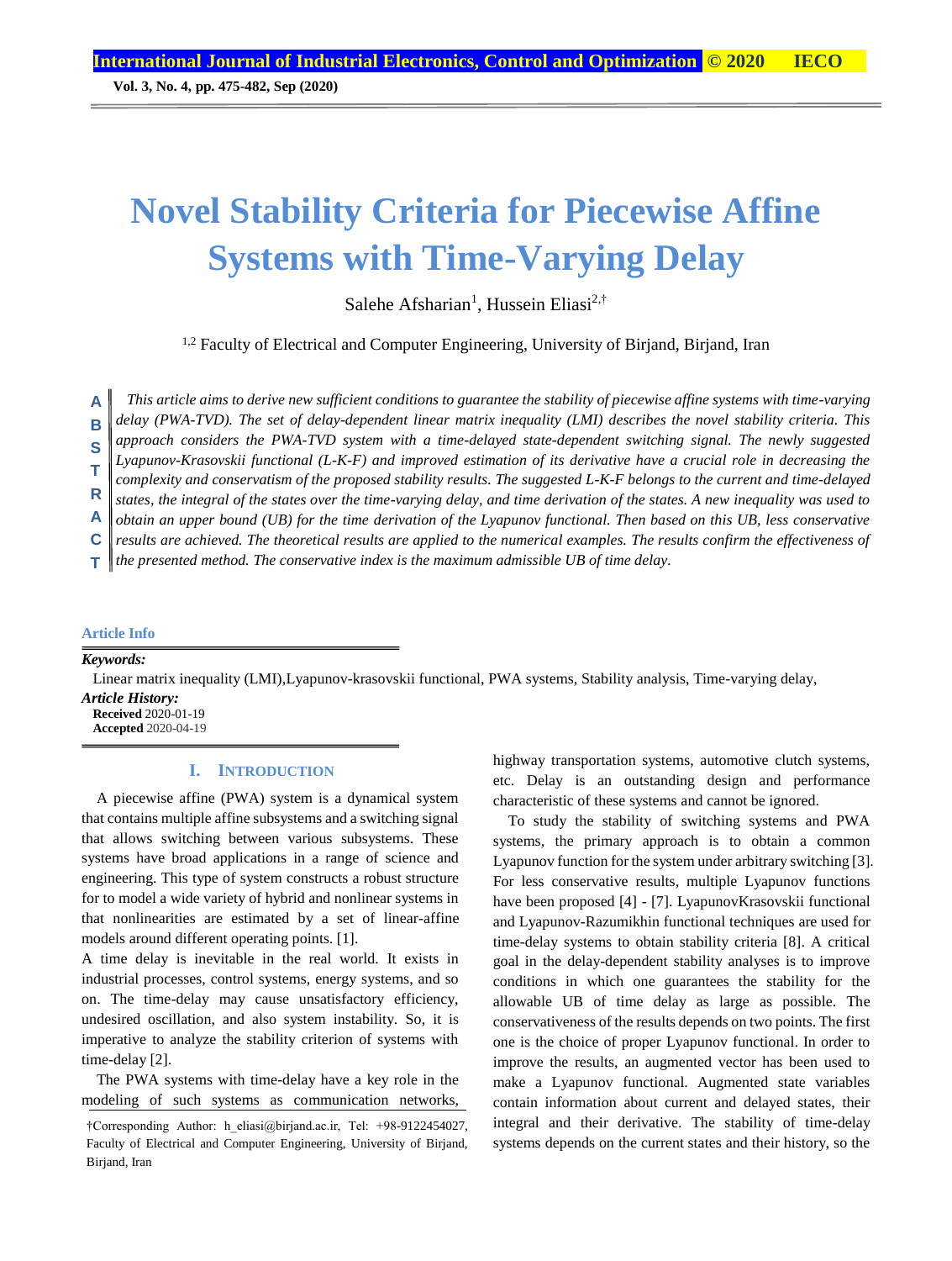use more states information in Lyapunov functional can be a less conservative way for stability analysis [9-12]. In all of these work, the novel augmented L-K-F are proposed, and according to this selection, the results will be less conservative. The other one is to estimate the bound of integral that appears in the time derivation of the Lyapunov functional. Several remarkable approaches have been reported to estimate a tighter bound of integral terms such as Wirtinger's inequality [13], free-weighting matrix [14], Jensen's inequality [2], double integral inequality [15], delay-dependent-matrix based (DDMB) reciprocally convex inequality [16], and etc.

The first time the PWA with time-delay systems to stability analysis has been discussed in [17]. Then the sufficient conditions that guarantee the stability of the PWA-TVD system have been investigated in [18-19]. In which, switching law is based on only the current states, and the results are more conservative. In [20-21], the state-dependent switching condition depends on the delayed states that are considered, but the delay is constant. In [22], stability conditions are derived for PWA-TVD systems with the switching law, which is dependent on the statesdependent delay and the delayedstates. Then a switching signal that is independent of the timedelayed states for the Lyapunov function is designed. In all of these works, LMIs depend only on the bound of delay and bound of its derivative, and therefore, the results are more conservative.

In the present work, the PWA-TVD systems with switching law, which is based on both the states and delayed states, are considered. We aim at improving the existing results by proposing a proper L-K-F and developing a new inequality used to derive a more accurate estimation of the lower bound of the integral, which appears in the time derivation of the L-K-F. The proposed L-K-F contains more information about the states. This Lyapunov functional depends on the current and delayed states, the integral of the states across the time-delay, and the time derivative of the states. Integral terms with timevarying delay intervals are considered in the suggested Lyapunov functional, and new stability conditions are presented, which depend on time-varying delay, and its derivative does not depend only on the bound of these. Also, we use new inequality to find the bound for the derivative of the Lyapunov functional, and we then propose stability criteria, which enhance the feasible region of stability, for the TVD-PWA system. The new stability results for the TVD-PWA system are formulated in terms of LMIs. These LMIs depend on time-varying delay and derivative of delay.

The paper is organized as below. The preliminaries and problem formulation are defined in in Section II. The main stability theorem is proposed in Section III. Section IV is dedicated to numerical examples. The paper is terminated with a conclusion paragraph in Section V.

**Notation:**  $\mathbb{R}^{q \times r}$  is the set of all q×r real matrices.  $\mathbb{S}^r$  denotes a set of symmetric r×r matrices. In addition  $Q > 0$ , for  $Q \in \mathbb{R}^{n \times n}$ , means that Q is positive definite. We describe  $Sym(X) = X + X^{T}$ , for any square matrix  $X \in \mathbb{R}^{n \times n}$ . The notation  $I_d$  represents the appropriate unit matrix. The symbol \* represents the symmetric structure.  $K^{\perp}$  denotes the matrix basis for the null space of  $K \in \mathbb{R}^{n \times m}$ .

#### **II. PROBLEM FORMULATION**

The following formulation represents the PWA-TVD system:

$$
S_1: \left\{\begin{aligned} &\dot{x} = A_i x(t) + A_i^d x_d(t) + a_i; ~~x(t) = \sigma(t), ~t\epsilon[-h_d,0]\\ &\forall \begin{bmatrix} x\\ x_d \end{bmatrix} \epsilon \chi_i~, ~i\in I \end{aligned}\right\} \tag{1}
$$

where  $x(t) \in \mathbb{R}^{n \times 1}$  is the system current states,  $x_d(t)=x(t$  $d_h(t)$ ) is the delayed-states,  $A_i$ ,  $A_i^d \in \mathbb{R}^{n \times n}$  are the current state and time-delayed state matrices respectively,  $a_i \in \mathbb{R}^{n \times 1}$  is the affine terms, and  $\sigma(t)$  is an initial condition. The state space is partitioned to a number of polyhedral cell that are shown with  $\mathbf{E}_i = \left\{ (a,b) \in \mathbb{R}^n \times \mathbb{R}^n \middle| \overline{\mathbb{E}}_i \left[ \begin{matrix} a \\ 1 \end{matrix} \right] \right\}$  $\begin{bmatrix} a \\ 1 \end{bmatrix} \geq 0$ ,  $\overline{E}_i^d \begin{bmatrix} b \\ 1 \end{bmatrix}$  $\begin{bmatrix} 0 \\ 1 \end{bmatrix} \ge 0$  , where  $\overline{E}_i = [E_i \quad e_i], \ \overline{E}_i^d = [E_i^d \quad e_i^d]$  are the cell boundaries matrices.  $I = \{1, \ldots, \Xi\}$  shows the index of the subsystems.  $d_h(t)$  is a time-varying delay, which value and its rate are bounded:  $\sim$ i $\sim$ 

$$
0 \le d_h(t) \le h_d, -\mu \le d_h(t) \le \mu
$$
  
The state space can be partitioned as below: (2)

$$
\left[\overline{E}_{i} \quad \overline{E}_{i}^{d}\right] \left[\frac{\overline{x}(t)}{\overline{x}_{d}(t)}\right] \geq 0; \ \forall \left[\frac{x}{x_{d}}\right] \epsilon \chi_{i}, \ i \in I \tag{3}
$$

where  $\overline{x}(t) \triangleq [x(t) \quad 1]^T$ , and  $\overline{x}_d(t) \triangleq [x_d(t) \quad 1]^T$ . The continuity matrices  $\bar{F}_i = [F_i \quad f_i]$ ,  $\bar{F}_i^d = [F_i^d \quad f_i^d]$ , satisfying:

$$
\begin{aligned}\n\left[\bar{F}_{i} \quad \bar{F}_{i}^{d}\right] & \left[\bar{x}(t) \quad \bar{x}_{d}(t)\right]^{T} = \left[\bar{F}_{j} \quad \bar{F}_{j}^{d}\right] \left[\bar{x}(t) \quad \bar{x}_{d}(t)\right]^{T} \\
&\forall \begin{bmatrix} x \\ x_{d} \end{bmatrix} \epsilon \chi_{i} \cap \chi_{j}, i, j \in I\n\end{aligned} \tag{4}
$$

The following in [23] can construct these matrices.

Define the following augmented matrices;  $\overline{A}_i = \begin{bmatrix} A_i & a_i \\ 0 & 0 \end{bmatrix}$  $\begin{bmatrix} a_1 & a_1 \\ 0 & 0 \end{bmatrix}$  $\overline{A}_i^d = \begin{bmatrix} A_i^d & 0 \\ 0 & 0 \end{bmatrix}$  $\begin{pmatrix} 1 & 0 \\ 0 & 0 \end{pmatrix}$ , thus the system (1) is formulated as:  $S_2$ :  $\left\{\dot{\overline{x}}(t) = \overline{A}_i \overline{x}(t) + \overline{A}_i^d \overline{x}_d(t); \forall \begin{bmatrix} x \\ x \end{bmatrix}\right\}$  $\left[\sum_{X_d} \epsilon \chi_i, i \in I \right]$  (5)

The subsystems that contain the origin is expressed by  $I_0$ , and other subsystems are denoted by  $I_1$ .

#### **III. MAIN RESULT**

In this section, the set of delay-dependent LMI-based sufficient conditions is extracted to analyze the stability of the PWA-TVD. We introduce the following lemmas that will be used in the extraction of the stability criteria. Then, the main theorem is presented.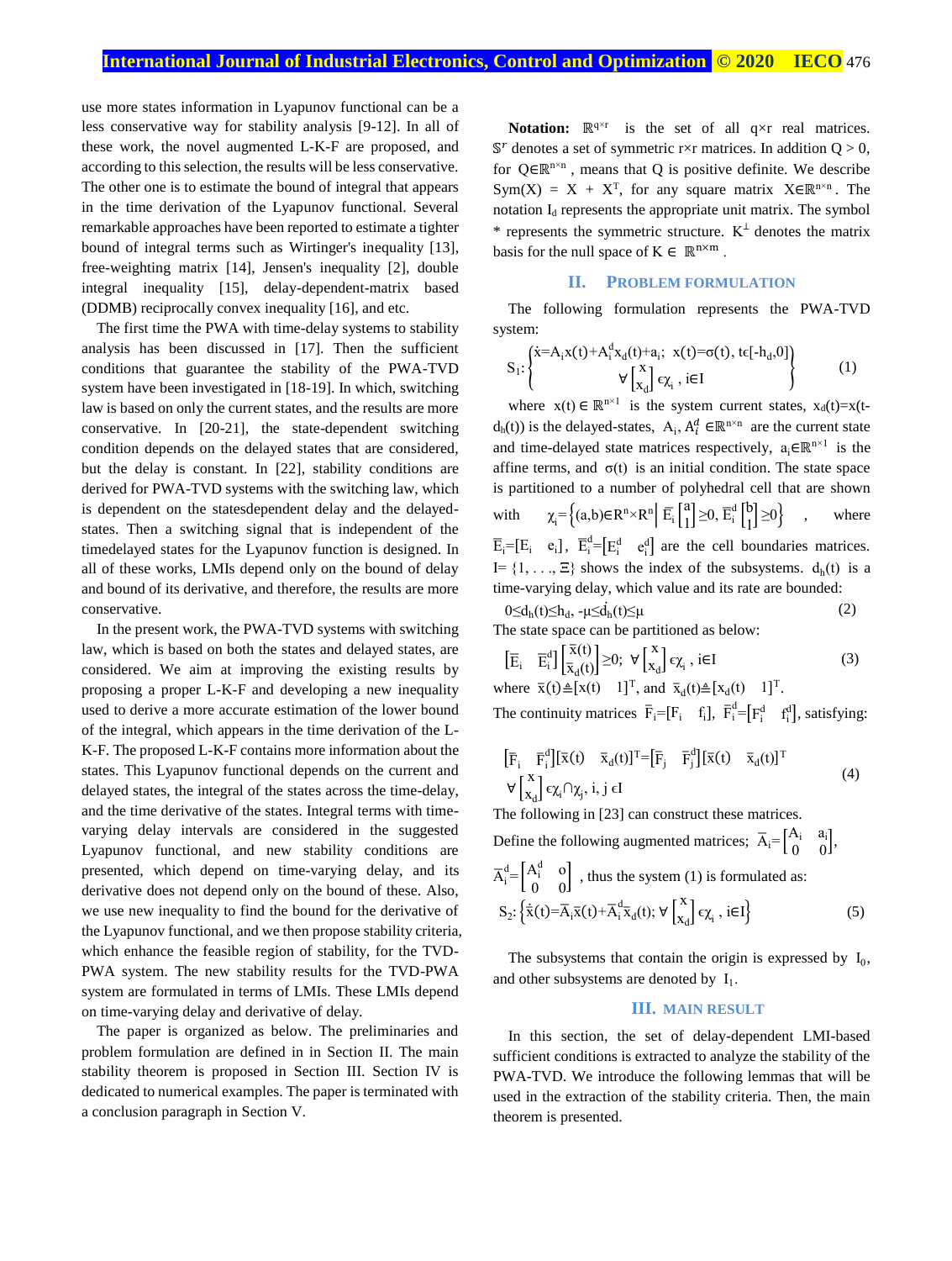**Lemma 1** [24]: If y is a differentiable function:  $[\vartheta_1, \vartheta_2] \rightarrow \mathbb{R}^n$ , for any matrices  $M_2 \in \mathbb{R}^{3n \times 3n}$  and  $V_1$ ,  $V_2 \in \mathbb{R}^{3n \times n}$  and symmetric matrices  $M_1, M_3 \in \mathbb{R}^{3n \times 3n}$ , and  $Q \in \mathbb{R}^{n \times n}$ , and satisfying:

$$
\begin{bmatrix} M_1 & M_2 & V_1 \\ * & M_3 & V_2 \\ * & * & Q \end{bmatrix} \ge 0
$$
 (6)

the following inequality holds:

$$
-\int_{\vartheta_1}^{\vartheta_2} \dot{y}^T(s) Q \dot{y}(s) ds \leq \varpi_1^T(\vartheta_1, \vartheta_2) \psi_1 \varpi_1(\vartheta_1, \vartheta_2)
$$
\nWhere

\n
$$
\tag{7}
$$

$$
\varpi_1(\vartheta_1, \vartheta_2) = \left[ y^T(\vartheta_1) \quad y^T(\vartheta_2) \quad \frac{1}{\vartheta_1 - \vartheta_2} \int_{\vartheta_1}^{\vartheta_2} y^T(s) ds \right]
$$
  

$$
\psi_1 = (\vartheta_2 - \vartheta_1) \left( M_1 + \frac{1}{3} M_3 \right) +
$$
  

$$
\text{Sym} \{ V_1 [\mathbf{I}_d \quad -\mathbf{I}_d \quad 0] + V_2 [-\mathbf{I}_d \quad -\mathbf{I}_d \quad 2\mathbf{I}_d] \}
$$

**Lemma 2** [25]: (Finsler's Lemma) Let  $W \in \mathbb{R}^n$ ,  $S \in \mathbb{S}^n$ , and K∈ $\mathbb{R}^{\text{m}\times\text{n}}$  so that Rank  $(K) < \text{n}$ . The statements (1) and (2) are equivalent to:

(1) W<sup>T</sup>S W<0, ∀KW=0, x≠0

(2)  $K^{\perp T}S K^{\perp} < 0;$ 

Finsler's lemma can be used to give novel linear matrix inequality characterizations to stability and control problems.

We now present novel stability criteria for the PWA-TVD system, which conditions are dependent of time-delay.

**Theorem 1:** For positive constants  $h_d$  and  $\mu$ , the system (1), in the absence of sliding behavior, is asymptotically stable, if there exist, positive symmetric matrices  $R, S, Q, Z, Z_1, Z_2, Z_1$  $Z_3$ ,  $Z_4(\forall i \in I_0)$ ,  $\overline{R}$ ,  $\overline{S}$ ,  $\overline{Q}$ ,  $\overline{Z}$ ,  $\overline{Z}_1$ ,  $\overline{Z}_2$ ,  $\overline{Z}_3$ ,  $\overline{Z}_4(\forall i \in I_1)$ ,

any matrices  $Y_1, Y_2$  ( $\forall i \in I_0$ ),  $\overline{Y}_1, \overline{Y}_2$  ( $\forall i \in I_1$ ),  $N_1, N_2, N_3, N_4$  $(\forall i \in I_0),$ ),  $\overline{N}_1$ ,  $\overline{N}_2$ ,  $\overline{N}_3$ ,  $\overline{N}_4$  ( $\forall i \in I_1$ ), symmetric matrices  $L_1 \in \mathbb{R}^{m \times m}$ , H<sub>i</sub> $\in \mathbb{R}^{n \times n}$  (i $\in I$ ) such that H<sub>i</sub> have nonnegative entries, where:

$$
\begin{aligned} &P_i\!\!=\!\!\begin{bmatrix} F_i^T L_1 F_i & F_i^T L_1 F_i^d \\ F_i^d{}^T L_1 F_i & F_i^d{}^T L_1 F_i^d \end{bmatrix}\!,\,\forall i\!\in\! I_0;\\ &\bar{P}_i\!\!=\!\!\begin{bmatrix} \bar{F}_i^T L_1 \bar{F}_i & \bar{F}_i^T L_1 \bar{F}_i^d \\ \bar{F}_i^d{}^T L_1 \bar{F}_i & \bar{F}_i^d{}^T L_1 \bar{F}_i^d \end{bmatrix}\!,\,\forall i\!\in\! I_1 \end{aligned}
$$

,which satisfy the following LMIs for every region and for  $\forall d_h(t) \in \{0, h_d\}, d_h(t) \in \{-\mu, \mu\}.$ 

## **For** ∀**i**∈**I<sup>0</sup>**

$$
\begin{bmatrix} Z_1 & Y_1 & N_1 \ * & Z_2 & N_2 \ * & * & Z_4 & N_4 \end{bmatrix} \ge 0, \begin{bmatrix} Z_3 & Y_2 & N_3 \ * & Z_4 & N_4 \ * & * & R \end{bmatrix} \ge 0; Z_{1,2,3,4} \in \mathbb{R}^{3n \times 3n}, N_{1,2,3,4} \in \mathbb{R}^{3n \times 3n}, Y_{1,2} \in \mathbb{R}^{3n \times 3n}, \mathbb{R} \in \mathbb{R}^{n \times n}
$$
 (8)

$$
P_{i} - \begin{bmatrix} E_{i}^{T} H_{i} E_{i} & E_{i}^{T} H_{i} E_{i}^{d} \\ E_{i}^{d^{T}} H_{i} E_{i} & E_{i}^{d^{T}} H_{i} E_{i}^{d} \end{bmatrix} > 0
$$
\n(9)

$$
(B_i^{\perp})^T \psi_i (B_i^{\perp}) < 0 \tag{10}
$$

where

 $B_i = [A_i \ A_i^d \ 0 \ -I_d \ 0 \ 0 \ 0 \ 0]; h_t(t) = 1 - d_h(t),$  $b_j$ (j=1,..., 8)∈R<sup>8n×n</sup>:block entry matrices,  $b_0=0$ <sub>8n×n</sub>;  $\Psi_i$ =Sym{E<sub>1</sub>P<sub>i</sub>E<sub>2</sub>}+Sym{E<sub>3</sub>SE<sub>4</sub>}+Ω<sub>1</sub> +Ω<sub>2</sub>+h<sub>d</sub>e<sub>4</sub>Re<sub>4</sub><sup>T</sup>+Φ<sub>1</sub>+Φ<sub>2</sub>  $\Omega_1 = E_5 Q E_5^T - h_t E_6 Q E_6^T + Sym\{E_7 Q E_8^T\};$  $\Omega_2$ =h<sub>t</sub>E<sub>9</sub>ZE<sup>T</sup><sub>-E<sub>10</sub>ZE<sup>T</sup><sub>10</sub>+Sym{E<sub>11</sub>ZE<sup>T</sup><sub>12</sub>}</sub>  $E_1 = [b_1 \quad b_2], E_2 = [b_4 \quad h_t b_5], E_3 = [b_3 \quad d_h(t) b_7 \quad (h_d - d_h(t)) b_8],$  $E_4 = [b_6 \quad b_1 - h_t b_2 \quad h_t b_2 - b_3],$  $E_5=[b_1 \quad b_4 \quad b_0], E_6=[b_2 \quad b_5 \quad b_1-b_2],$  $E_7 = [d_h(t)b_7 \quad b_1-b_2 \quad d_h(t)(b_1-b_7)],$  $E_8 = [b_0 \quad b_0 \quad b_4], E_9 = [b_2 \quad b_5 \quad b_0], E_{10} = [b_3 \quad b_6 \quad b_2 - b_3],$  $E_{11} = [(h_d-d_h(t))b_8 \quad b_2-b_3 \quad (h_d-d_h(t))(b_2-b_8)],$  $E_{12}=[b_0 \quad b_0 \quad h_t b_5]$ ,  $E_{13}=[b_1 \quad b_2 \quad b_7]$ ,  $E_{14}=[b_2 \quad b_3 \quad b_8]$ 5  $\Phi_1 = d_h(t) E_{13} \left( Z_1 + \frac{1}{3} \right)$  $\frac{1}{3}Z_2\Big)E_{13}^{T}+$  $Sym{E_{13}(N_1(b_1-b_2)^T+N_2(2b_7-b_1-b_2)^T}$  $\Phi_2 = (h_d - d_h(t))E_{14} \left( Z_3 + \frac{1}{3} \right)$  $\frac{1}{3}Z_4$   $E_{14}^{T}$ +  $Sym{E_{14}(N_3(b_2-b_3)^T+N_4(2b_8-b_2-b_3)^T}$ 

$$
S = \begin{bmatrix} S_{11} & S_{12} & S_{13} \\ S_{12}^T & S_{22} & S_{23} \\ S_{13}^T & S_{23}^T & S_{33} \end{bmatrix}, Q = \begin{bmatrix} Q_{11} & Q_{12} & Q_{13} \\ Q_{12}^T & Q_{22} & Q_{23} \\ Q_{13}^T & Q_{23}^T & Q_{33} \end{bmatrix},
$$
  
\n
$$
Z = \begin{bmatrix} Z_{11} & Z_{12} & Z_{13} \\ Z_{12}^T & Z_{22} & Z_{23} \\ Z_{13}^T & Z_{23}^T & Z_{33} \end{bmatrix}
$$
  
\n
$$
R \in \mathbb{R}^{n \times n}, S \in \mathbb{R}^{3n \times 3n}, Q \in R^{3n \times 3n}, Z \in \mathbb{R}^{3n \times 3n}
$$

**For** ∀**i**∈**I<sup>1</sup>**

 $\overline{\phantom{a}}$ 

$$
\begin{bmatrix}\n\overline{Z}_{1} & \overline{Y}_{1} & \overline{N}_{1} \\
* & \overline{Z}_{2} & \overline{N}_{2} \\
* & * & \overline{R}\n\end{bmatrix} \ge 0, \begin{bmatrix}\n\overline{Z}_{3} & \overline{Y}_{2} & \overline{N}_{3} \\
* & \overline{Z}_{4} & \overline{N}_{4} \\
* & * & \overline{R}\n\end{bmatrix} \ge 0
$$
\n
$$
\overline{Z}_{1,2,3,4} \in \mathbb{R}^{3(n+1)\times 3(n+1)}, \overline{N}_{1,2,3,4} \in \mathbb{R}^{3(n+1)\times (n+1)},
$$
\n
$$
\overline{Y}_{1,2} \in \mathbb{R}^{3(n+1)\times 3(n+1)}, \overline{R} \in \mathbb{R}^{(n+1)\times (n+1)}
$$
\n(11)

$$
\overline{P}_{i}\left[\begin{matrix} \overline{E}_{i}^{T}H_{i}\overline{E}_{i} & \overline{E}_{i}^{T}H_{i}\overline{E}_{i}^{d} \\ \overline{E}_{i}^{d^{T}}H_{i}E_{i} & \overline{E}_{i}^{d^{T}}H_{i}\overline{E}_{i}^{d} \end{matrix}\right] > 0
$$
\n(12)

$$
\overline{B}_{i}^{\perp}\right)^{T}\overline{\psi}_{i}(\overline{B}_{i}^{\perp})<0
$$
\n(13)

where  
\n
$$
\overline{B}_{i} = \begin{bmatrix} \overline{A}_{i} & \overline{A}_{i}^{d} & 0 & -I_{d} & 0 & 0 & 0 \end{bmatrix}
$$
\n
$$
\overline{b}_{j} (j=1,2, ..., 8) \in R^{8(n+1)\times(n+1)}, \overline{b}_{0} = 0_{8(n+1)\times(n+1)}
$$
\n
$$
\overline{\psi}_{i} = Sym \left\{ \overline{E}_{1} \overline{P}_{i} \overline{E}_{2}^{T} \right\} + Sym \left\{ \overline{E}_{3} \overline{S} \ \overline{E}_{4}^{T} \right\} + \overline{\Omega}_{1} + \overline{\Omega}_{2} + h_{d} \overline{e}_{4} \overline{R} \overline{e}_{4}^{T} + \overline{\Phi}_{1} + \overline{\Phi}_{2}
$$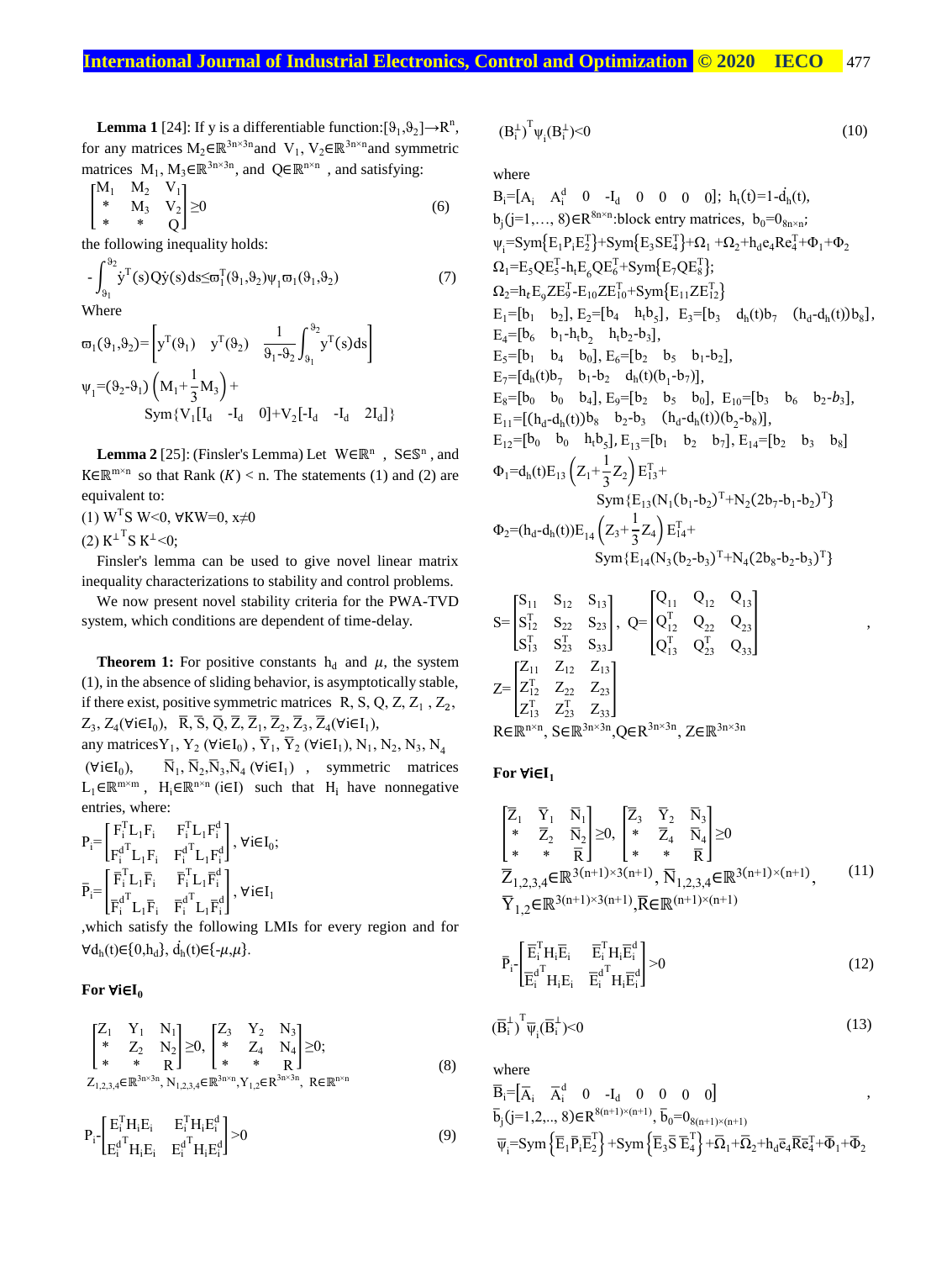Ω̅1=E̅5Q̅E̅<sup>5</sup> T -htE̅ 6 Q̅ ̅E<sup>6</sup> T +Sym {E̅7Q̅ E̅<sup>8</sup> T } Ω̅2=htE̅ 9 Z̅E̅<sup>9</sup> T -E̅10Z̅E̅<sup>10</sup> T +Sym {E̅11Z̅E̅<sup>12</sup> T } E̅1=[b̅ <sup>1</sup> b̅ 2 ], E̅2=[b̅ <sup>4</sup> htb̅ 5 ], E̅3=[b̅ <sup>3</sup> d<sup>h</sup> (t)b̅ 7 (h<sup>d</sup> -d<sup>h</sup> (t))b̅ 8 ], E̅4=[b̅ <sup>6</sup> b̅ 1 -htb̅ 2 htb̅ 2 -b̅ 3], E̅5=[b̅ <sup>1</sup> b̅ <sup>4</sup> b̅ 0 ], E̅6=[b̅ <sup>2</sup> b̅ <sup>5</sup> b̅ 1 -b̅ 2 ] E̅7=[d<sup>h</sup> (t)b̅ 7 b̅ 1 -b̅ <sup>2</sup> d<sup>h</sup> (t)(b̅ 1 -b̅ 7 )] E̅8=[b̅ <sup>0</sup> b̅ <sup>0</sup> b̅ 4 ], E̅9=[b̅ <sup>2</sup> b̅ <sup>5</sup> b̅ 0 ], E̅10=[b̅ <sup>3</sup> b̅ <sup>6</sup> b̅ 2 -b̅ 3 ] E̅11=[(h<sup>d</sup> -d<sup>h</sup> (t))b̅ <sup>8</sup> b̅ 2 -b̅ 3 (h<sup>d</sup> -d<sup>h</sup> (t))(b̅ 2 -b̅ 8 )], E̅12=[b̅ <sup>0</sup> b̅ <sup>0</sup> htb̅ 5 ], E̅13=[b̅ <sup>1</sup> b̅ <sup>2</sup> b̅ 7 ], E̅14=[b̅ <sup>2</sup> b̅ <sup>3</sup> b̅ 8 ] Φ̅1=d<sup>h</sup> (t)E̅<sup>13</sup> (Z̅1+ 1 3 Z̅2) E̅<sup>13</sup> T + Sym{E̅13(N̅1(b̅ 1 -b̅ 2) T +N̅2(2b̅ 7 -b̅ 1 -b̅ 2) T } Φ̅2=(h<sup>d</sup> -d<sup>h</sup> (t))E̅ <sup>14</sup> (Z̅3<sup>+</sup> 1 3 Z̅4) E̅<sup>14</sup> T + Sym{E̅14(N̅3(b̅ 2 -b̅ 3) T +N̅4(2b̅ 8 -b̅ 2 -b̅ 3) T } R̅= [ R R<sup>12</sup> R<sup>12</sup> <sup>T</sup> R<sup>22</sup> ] > 0, S̅= [ S<sup>11</sup> 0 S<sup>12</sup> 0 S<sup>13</sup> 0 \* 0 0 0 0 0 \* \* S<sup>22</sup> 0 S<sup>23</sup> 0 \* \* \* 0 0 0 \* \* \* \* S<sup>33</sup> 0 \* \* \* \* \* 0] > 0 Q̅= [ Q<sup>11</sup> 0 Q<sup>12</sup> Q<sup>121</sup> Q<sup>13</sup> Q<sup>131</sup> \* 0 0 0 0 0 \* \* Q<sup>22</sup> Q<sup>221</sup> Q<sup>23</sup> Q<sup>213</sup> \* \* \* Q<sup>222</sup> Q<sup>231</sup> <sup>T</sup> <sup>Q</sup><sup>232</sup> \* \* \* \* Q<sup>33</sup> Q<sup>331</sup> \* \* \* \* \* Q332] , Z̅= [ Z<sup>11</sup> 0 Z<sup>12</sup> Z<sup>121</sup> Z<sup>13</sup> Z<sup>131</sup> \* 0 0 0 0 0 \* ∗ Z<sup>22</sup> Z<sup>221</sup> Z<sup>23</sup> Z<sup>231</sup> *\** ∗ ∗ Z<sup>222</sup> Z<sup>231</sup> <sup>T</sup> Z<sup>232</sup> ∗ ∗ ∗ ∗ Z<sup>33</sup> Z<sup>331</sup> \* ∗ ∗ ∗ ∗ Z332] S̅∈ℝ 3(n+1)×3(n+1) ,Q̅∈ℝ 3(n+1)×3(n+1) , Z̅∈ℝ 3(n+1)×3(n+1)

**Proof:** For  $\forall i \in I_0$ , the L-K-F is proposed as follow:

5

$$
V_{i}(t,x,\dot{x})=V_{1i}(t,x)+\sum_{g=2}V_{g}(t,x,\dot{x})
$$
  
\n
$$
V_{1i}(t,x)=\eta_{i}^{T}(t)P_{i}\eta_{1}(t), V_{2}(t,x)=\eta_{2}^{T}(t)S\eta_{2}(t),
$$
  
\n
$$
V_{3}(t,x,\dot{x})=\int_{t-d_{h}(t)}^{t}\eta_{3}^{T}(y)Q\eta_{3}(y)dy,
$$
  
\n
$$
V_{4}(t,x,\dot{x})=\int_{t-d_{h}(t)}^{t}\eta_{4}^{T}(y)Z\eta_{4}(y)dy,
$$
  
\n
$$
V_{5}(t,x,\dot{x})=\int_{t-d_{h}}^{t}\int_{y}^{t}\dot{x}^{T}(w)R\dot{x}(w)dw dy
$$
  
\n
$$
\eta_{1}(t)\triangleq[x^{T}(t) x_{d}^{T}(t)]^{T}
$$
  
\n
$$
\eta_{2}(t)\triangleq\left[x^{T}(t+d_{d}) \int_{t-d_{h}(t)}^{t}x^{T}(w)dw \int_{t-d_{h}}^{t-d_{h}(t)}x^{T}(w)dw\right]^{T}
$$
  
\n
$$
\eta_{3}(y)\triangleq\left[x^{T}(y) x^{T}(y) \int_{y}^{t}\dot{x}^{T}(w)dw\right]^{T},
$$

 $\eta_4(y) \triangleq \left[ x^T(y) \quad \dot{x}^T(y) \quad \int_y^{t \cdot d_h(t)} \dot{x}^T(w) dw \right]$  $\int_{y}^{t-d_h(t)} \dot{x}^T(w)dw\Big]^T$ 

According to Schur complement and positive definiteness of S, Q, Z, R, the proposed L-K-F is positive definite from LMI (9)

Define:

$$
\xi^{T}(t) \triangleq [x^{T}(t) \quad x_{d}^{T}(t) \quad x^{T}(t+h_{d}) \quad \dot{x}^{T}(t) \quad x_{d}^{T}(t) \quad \dot{x}^{T}(t+h_{d})
$$
\n
$$
\frac{1}{d_{h}(t)} \int_{t+h_{d}}^{t-d_{h}(t)} x^{T}(w) dw \quad \frac{1}{h_{d} - d_{h}(t)} \int_{t+h_{d}}^{t-d_{h}(t)} x^{T}(w) dw ]
$$

Calculating the time derivative of  $V_i$  gives:

$$
\frac{\partial v_i}{\partial t} = \frac{\partial v_{1i}}{\partial t} + \sum_{v=2}^{5} \frac{\partial v_v}{\partial t}
$$
\nwhere  
\n
$$
\frac{\partial v_{1i}}{\partial t} = \xi^T(t) \text{ Sym } \{E_1 P_i E_2^T\} \xi(t),
$$
\n
$$
\frac{\partial v_2}{\partial t} = \xi^T(t) \text{ Sym } \{E_3 SE_4^T\} \xi(t), \frac{\partial v_3}{\partial t} = \xi^T(t) \Omega_1 \xi(t),
$$
\n
$$
\frac{\partial v_4}{\partial t} = \xi^T(t) \Omega_2 \xi(t), \frac{\partial v_5}{\partial t} = \xi^T(t) h_d e_4 Re_4^T \xi(t) - \int_{t-h_d}^{t} \dot{x}^T(w) R \dot{x}(w) dw - \int_{t-h_d}^{t} \dot{x}^T(w) R \dot{x}(w) dw
$$

By applying Lemma (1) with LMI (8), the UB of the derivative can be estimated as:

$$
\frac{\partial v_i}{\partial t} \leq \xi^T(t) \psi_i \xi(t) \tag{14}
$$

According to Lemma (2), it is clear that if LMI (10) holds, then inequality (14) is satisfied.

For 
$$
\mathbf{i} \in \mathbf{I}_1
$$
 consider the L-K-F as below:\n $\nabla_i(t, x, \dot{x}) = \nabla_{1i}(t, x) + \nabla_2(t, x) + \nabla_3(t, x, \dot{x}) + \nabla_4(t, x, \dot{x}) + \nabla_5(t, x, \dot{x})$ \n $\nabla_{1i}(t, x) = \overline{\eta}_1^T(t) \overline{P}_i \overline{\eta}_1(t), \nabla_2(t, x) = \overline{\eta}_2^T(t) \overline{S} \overline{\eta}_2(t),$ \n $\nabla_3(t, x, \dot{x}) = \int_{t-d_h(t)}^t \overline{\eta}_3^T(y) \overline{Q} \overline{\eta}_3(y) dy,$ \n $\nabla_4(t, x, \dot{x}) = \int_{t-d_h(t)}^t \overline{\eta}_4^T(y) \overline{Z} \overline{\eta}_4(y) dy,$ \n $\nabla_5(t, x, \dot{x}) = \int_{t-d_h(t)}^t \overline{\dot{x}}^T(w) \overline{R} \dot{x}(w) dw dy$ \n $\overline{\eta}_1(t) = [\overline{x}^T(t) \quad \overline{x}_d^T(t)]^T,$ \n $\overline{\eta}_2(t) = [\overline{x}^T(t + h_d) \quad \int_{t-d_h(t)}^t \overline{x}^T(w) dw \quad \int_{t-h_d}^{t-d_h(t)} \overline{x}^T(w) dw]^T$ \n $\overline{\eta}_3(y) = [\overline{x}^T(y) \quad \dot{\overline{x}}^T(y) \quad \int_{y}^t \dot{\overline{x}}^T(w) dw]^T$ \n $\eta_4(y) = [x^t(y) \quad \dot{\overline{x}}^T(y) \quad \int_{y}^{t-d_h(t)} \dot{\overline{x}}^T(w) dw]^T$ \nA similar approach to  $\forall i \in I_0$  can be repeated for this case.

A similar approach to  $\forall i \in I_0$  can be repeated for this case.

According to LMI (12) and positive definiteness of  $\overline{R}$ ,  $\overline{S}$ ,  $\overline{Q}$ ,  $\overline{Z}$ , the Lyapunov functional is positive definite. LMI (13) with respect to LMI (11) guarantees that the derivative of Lyapunov functional decreases over time.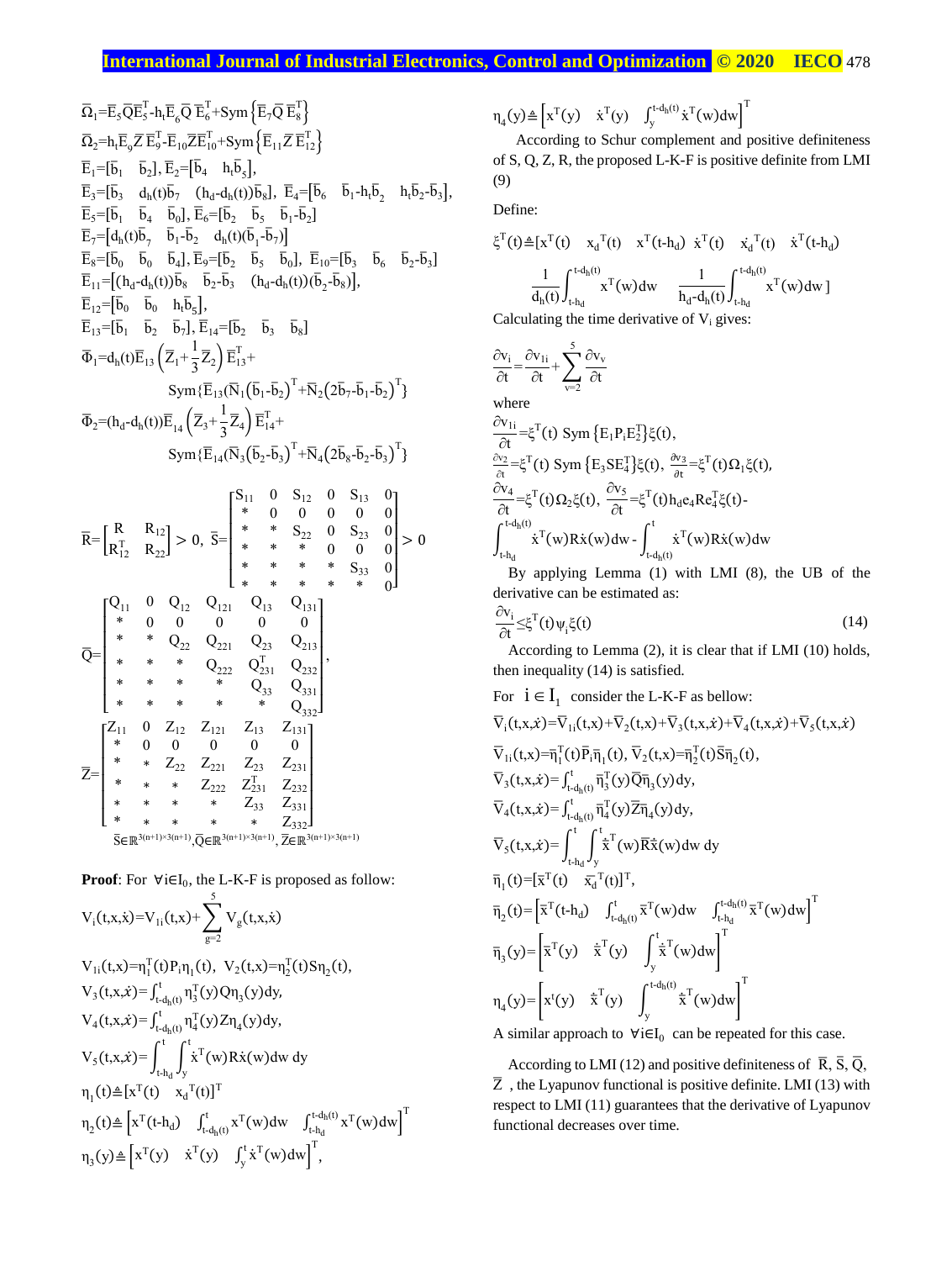Note that  $V_2 = \overline{V}_2$ ,  $V_3 = \overline{V}_3$ ,  $V_4 = \overline{V}_4$ ,  $V_5 = \overline{V}_5$ , and the condition that guarantees the continuity of  $V_1$  and  $\overline{V}_1$  at the boundaries can be obtained by using the appropriate continuity matrices.<sup>[]</sup>

The suggested Lyapunov functional is continuous, but its derivative is not continuous at all points of the state space, so Theorem 1 is confirmed if sliding behavior does not occur at the boundaries. It is necessary to study of the appearance of the charming sliding modes at the boundaries for the PWA systems. An analysis to recognize this sliding mode according to the Filippov solution is discussed in [23].

## **IV. NUMERICAL EXAMPLES**

This section, presents three numerical examples to illustrate the effectiveness of the proposed stability conditions. In the first example, it is considered a switched linear time-delay system. In this system, the delay is constant and switching law depends on the current states. In the second example, it is considered the equation of the water level changes in a tank. In this example, the delay is time-varying and switching law depends on the current states. The third example is about the equation of motion of a simple pendulum. In this example, the delay is constant and switching law depends on the delayed states as well as the current states. The characteristics of these examples are given in Table 1. The conservatism of delaydependent stability conditions is checked by computing the maximum allowable UB of time delay.

| <b>Table I</b><br>The characteristics of the studied systems |                                                      |                                      |  |  |
|--------------------------------------------------------------|------------------------------------------------------|--------------------------------------|--|--|
|                                                              | Dependence type of<br>Type of delay<br>switching law |                                      |  |  |
| Example 1                                                    | Constant                                             | Current states                       |  |  |
| Example 2                                                    | Time-varying                                         | Current states                       |  |  |
| Example 3                                                    | Constant                                             | Current states and<br>delayed states |  |  |

**Example 1**: Suppose the switched linear time-delay system  $\dot{x} = A_i x(t) + A_{di} x(t-d_h)$  with the system matrices given by:

|  | $A_1 = \begin{bmatrix} -0.1 & 0 \\ 0 & -0.1 \end{bmatrix},$ |  |                                                                                                                                                                                                                                 |  |
|--|-------------------------------------------------------------|--|---------------------------------------------------------------------------------------------------------------------------------------------------------------------------------------------------------------------------------|--|
|  |                                                             |  | $A_2 = \begin{bmatrix} -0.1 & 0 \\ 0 & -0.1 \end{bmatrix}, A_3 = \begin{bmatrix} -0.1 & 0 \\ 0 & -0.1 \end{bmatrix}, A_4 = \begin{bmatrix} -0.1 & 0 \\ 0 & -0.1 \end{bmatrix};$                                                 |  |
|  |                                                             |  | $A_1^d = \begin{bmatrix} 0 & 5 \\ -1 & 0 \end{bmatrix}$ , $A_2^d = \begin{bmatrix} 0 & 1 \\ -5 & 0 \end{bmatrix} A_3^d = \begin{bmatrix} 0 & 5 \\ -1 & 0 \end{bmatrix} A_4^d = \begin{bmatrix} 0 & 1 \\ -5 & 0 \end{bmatrix}$ ; |  |

and the cell partition:

$$
E_1\hspace{-0.1cm}=\hspace{-0.1cm}\begin{bmatrix}-1&1\\-1&-1\end{bmatrix},\,E_2\hspace{-0.1cm}=\hspace{-0.1cm}\begin{bmatrix}-1&1\\1&1\end{bmatrix},\,E_3\hspace{-0.1cm}=\hspace{-0.1cm}\begin{bmatrix}1&-1\\1&1\end{bmatrix},\,E_4\hspace{-0.1cm}=\hspace{-0.1cm}\begin{bmatrix}1&-1\\-1&-1\end{bmatrix};
$$

In this system, the time-delay is constant  $(d<sub>h</sub>)$ , and the switching law depends on the current states. Table 2 shows the maximum allowable time delay obtained by Theorem 1  $(h_d)$ and existing methods [17-21]. As shown in this table, the results obtained by Theorem 1 are less conservative than the currently existing ones.

| Table II                                |                               |  |
|-----------------------------------------|-------------------------------|--|
| Comparison of UB of delay for example 1 |                               |  |
| Methods                                 | Feasible UB for delay $(h_d)$ |  |
| [17]                                    | 0.0142                        |  |
| [18, 19]                                | 0.0142                        |  |
| [20, 21]                                | 0.0168                        |  |
| Theorem 1                               | 0.0193                        |  |

The state trajectories of the system with initial conditions  $[-2,0]$ <sup>T</sup> are shown in Fig.1. As shown in this figure, the system is stable for  $d_h = 0.02$  and unstable for  $d_h = 0.021$ . According to this, the theoretical maximum UB for time-delay in the system is between 0.02 and 0.021. Therefore, the simulation results confirm less conservatism in Theorem 1.



**Fig.1**: The *s*tate trajectories of the system in Example 1 with (a)  $d_h = 0.02$  and (b)  $d_h = 0.021$ 

**Example 2**: Fig.2 shows a water tank and a pipe with length of *L*. In this example, a water tank system with a nonlinear model has the following statement [18]:

$$
\dot{x}(t) = \frac{1}{A\varphi} \left( -\frac{1}{H} \sqrt{\varphi g x(t)} + u_{in} \left( t - d_h(t) \right) \right) \tag{15}
$$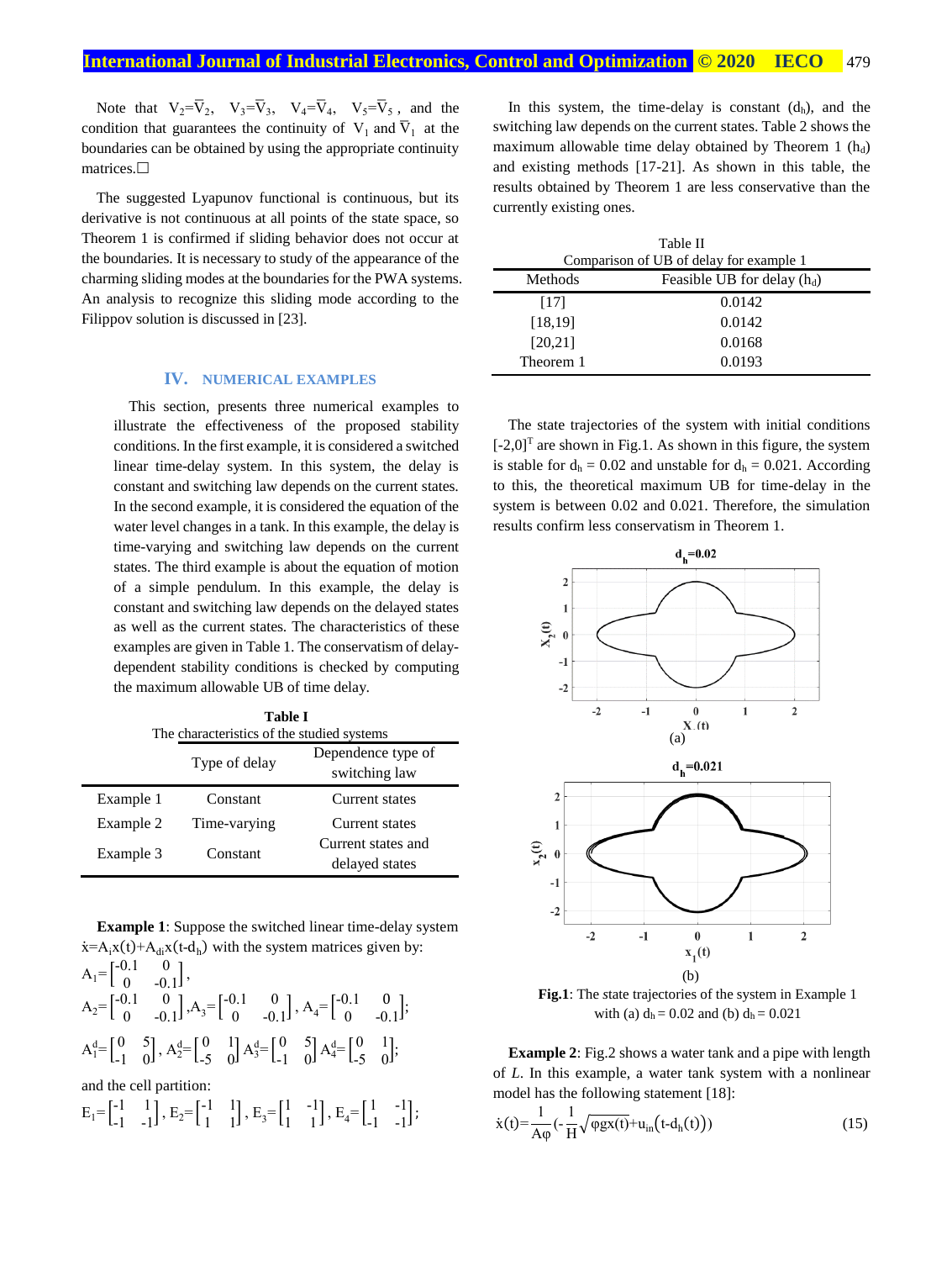## **International Journal of Industrial Electronics, Control and Optimization © 2020 IECO** 480

where g=9.8 ms<sup>-2</sup>,  $\varphi$ =1000 kgm<sup>-3</sup>, H =11.3882 m<sup>-1/2</sup>kg<sup>-1/2</sup> and  $A=10$  m<sup>2</sup>. The pipe length *L* makes a time-varying delay  $(d<sub>h</sub>(t))$ in the water inflow to the tank. The goal is to keep the water level at x=0.5cm. We obtained a PWA model of the system with linearization around two operating point  $x_0=0.25$  cm,  $x_0=0.75$  cm, as follow as:

$$
\dot{x}(t) = \frac{-gx(t)}{2AH\sqrt{0.25\varphi g}} + \frac{1}{A\varphi} u_{in}(t-d(t))
$$
\n
$$
+ \left(\frac{0.25g}{2AH\sqrt{0.25\varphi g}} - \frac{\sqrt{0.25\varphi g}}{\varphi AH}\right); \quad 0 \le x(t) < 0.5
$$
\n
$$
\dot{x}(t) = \frac{-gx(t)}{2AH\sqrt{0.75\varphi g}} + \frac{1}{A\varphi} u_{in}(t-d(t)) + \left(\frac{0.75g}{2AH\sqrt{0.75\varphi g}} - \frac{\sqrt{0.75\varphi g}}{\varphi AH}\right); \quad 0.5 \le x(t) < 1
$$
\nand the cell partition is obtained:\n
$$
\frac{1}{2} \int_{0.5}^{5} \frac{1}{2} \cdot 0.5 = 1.65
$$

 $E_1 = \begin{bmatrix} -1 & 0.5 \\ 0 & 1 \end{bmatrix}$  $\begin{bmatrix} 1 & 0.5 \\ 0 & 1 \end{bmatrix}$ , E<sub>2</sub>= $\begin{bmatrix} 1 & -0.5 \\ 0 & 1 \end{bmatrix}$  $\begin{bmatrix} 1 & -0.5 \\ 0 & 1 \end{bmatrix}$ 

The switching law is based on the current states.



**Fig.2**: Water tank

|                                  | Suppose a control input denoted as below: |
|----------------------------------|-------------------------------------------|
| $u_{in}(t) = 0.2A\varphi x(t),$  | $0 \leq x(t) \leq 0.5$                    |
| $u_{in}(t) = -0.1A\varphi x(t),$ | $0.5 \leq x(t) \leq 1$                    |

Fig.3 shows the level of water for the system without delay. As shown in this figure, the system without delay is stable. But in practice the system should be considered with delay. Incrasing the delay can cause closed-loop instability. Therefore, it is necessary to found the maximum allowable upper bound of the time-delay for which the stability of the closed loop system is guaranteed.

Table 3 shows the results for the maximum allowable timevarying delay for various bounds of the time derivative of the time delay obtained by Theorem 1. In Table 3,  $\mu$  is the UB of the derivative of time delay, as shown in (2). It can be verified with the simulation that the nonlinear system is marginal stable for constant delay  $d_h=6.53$  as shown in Fig. 4 and the system is unstable for  $d_h=6.54$ . The maximum allowable constant delay obtained with Theorem 1 for the equivalence PWA system is  $h_d = 6.265$ .

| Table III                                                     |      |      |      |  |
|---------------------------------------------------------------|------|------|------|--|
| The maximum allowable time-varying delay for several of $\mu$ |      |      |      |  |
| μ                                                             | 0.1  | 03   | 0.6  |  |
| Maximum<br>allowable delay                                    | 6.09 | 4.94 | 0.02 |  |



 $\begin{array}{c|c}\nx & \text{or} & \text{controller is considered as below [20]}\n\end{array}$ **Example 3**: In this example, a simple pendulum motion model with constant time delay  $(d_h)$  between the sensor and the

$$
M_{p}L_{p}^{2}\ddot{\theta}(t) = -M_{p}gL_{p}\sin(\theta(t)) + T(t-d_{h})
$$
\n(16)

where  $M_p=1$ kg is the mass of pendulum,  $L_p=9.8$ m is the length of pendulum, g is the gravity of earth, and T is the input torque. A PWA model of this system with time delay and the switching conditions, which depend on both the states and the delayed states, is obtained in [20]:

$$
\begin{bmatrix}\n\dot{\mathfrak{g}}(t) \\
\dot{\mathfrak{g}}(t)\n\end{bmatrix} = \n\begin{bmatrix}\n0 & 1 \\
0.825 & 0\n\end{bmatrix}\n\begin{bmatrix}\n\mathfrak{g}(t) \\
\dot{\mathfrak{g}}(t)\n\end{bmatrix} + \n\begin{bmatrix}\n0 & 0 \\
1 & -1\n\end{bmatrix}\n\begin{bmatrix}\n\mathfrak{g}(t-d_h) \\
\dot{\mathfrak{g}}(t-d_h)\n\end{bmatrix}; \ \nabla \begin{bmatrix}\n\mathfrak{g}(t-d_h) \\
\dot{\mathfrak{g}}(t-d_h)\n\end{bmatrix} \in \Psi_1
$$
\n
$$
\begin{bmatrix}\n\dot{\mathfrak{g}}(t) \\
\ddot{\mathfrak{g}}(t)\n\end{bmatrix} = \n\begin{bmatrix}\n0 & 1 \\
0.825 & 0\n\end{bmatrix}\n\begin{bmatrix}\n\mathfrak{g}(t) \\
\dot{\mathfrak{g}}(t)\n\end{bmatrix} + \n\begin{bmatrix}\n0 & 0 \\
-5 & -5\n\end{bmatrix}\n\begin{bmatrix}\n\mathfrak{g}(t-d_h) \\
\dot{\mathfrak{g}}(t-d_h)\n\end{bmatrix}; \ \nabla \begin{bmatrix}\n\mathfrak{g}(t-d_h) \\
\dot{\mathfrak{g}}(t-d_h)\n\end{bmatrix} \in \Psi_2
$$
\n
$$
\begin{bmatrix}\n\dot{\mathfrak{g}}(t) \\
\ddot{\mathfrak{g}}(t)\n\end{bmatrix} = \n\begin{bmatrix}\n0 & 1 \\
0.4875 & 0\n\end{bmatrix}\n\begin{bmatrix}\n\mathfrak{g}(t) \\
\dot{\mathfrak{g}}(t)\n\end{bmatrix} + \n\begin{bmatrix}\n0 & 0 \\
-5 & -5\n\end{bmatrix}\n\begin{bmatrix}\n\mathfrak{g}(t-d_h) \\
\dot{\mathfrak{g}}(t-d_h)\n\end{bmatrix}; \ \nabla \begin{bmatrix}\n\mathfrak{g}(t-d_h) \\
\dot{\mathfrak{g}}(t-d_h)\n\end{bmatrix} \in \Psi_3
$$
\nwith partitions:

 $\Psi$ 1:{-0.7854≤ $\Theta$ (t)≤0, -0.7854≤ $\Theta$ (t-d<sub>h</sub>)≤0};

 $\Psi$ 2:{-0.7854≤ $\Theta$ (t)≤0, 0≤ $\Theta$ (t-d<sub>h</sub>)≤0.7854};

 $\Psi$ 3:{0≤θ(t)≤0.7854, -0.7854≤θ(t-d<sub>h</sub>)≤0};

 $\Psi$ 4: {0≤θ(t)≤0.7854, 0≤θ(t-d<sub>h</sub>)≤0.7854};

The simulation results are given in Fig. 5, and 6 and show that the system is stable with  $d_h=0.19$ , but becomes unstable when  $d_h=0.196$ , which implies that the theoretical UB of the delay is between 0.19 and 0.196. The maximum allowable delay obtained with Theorem 1 for this system is  $h_d = 0.18$ . Due to switching based on delayed-states, the methods proposed in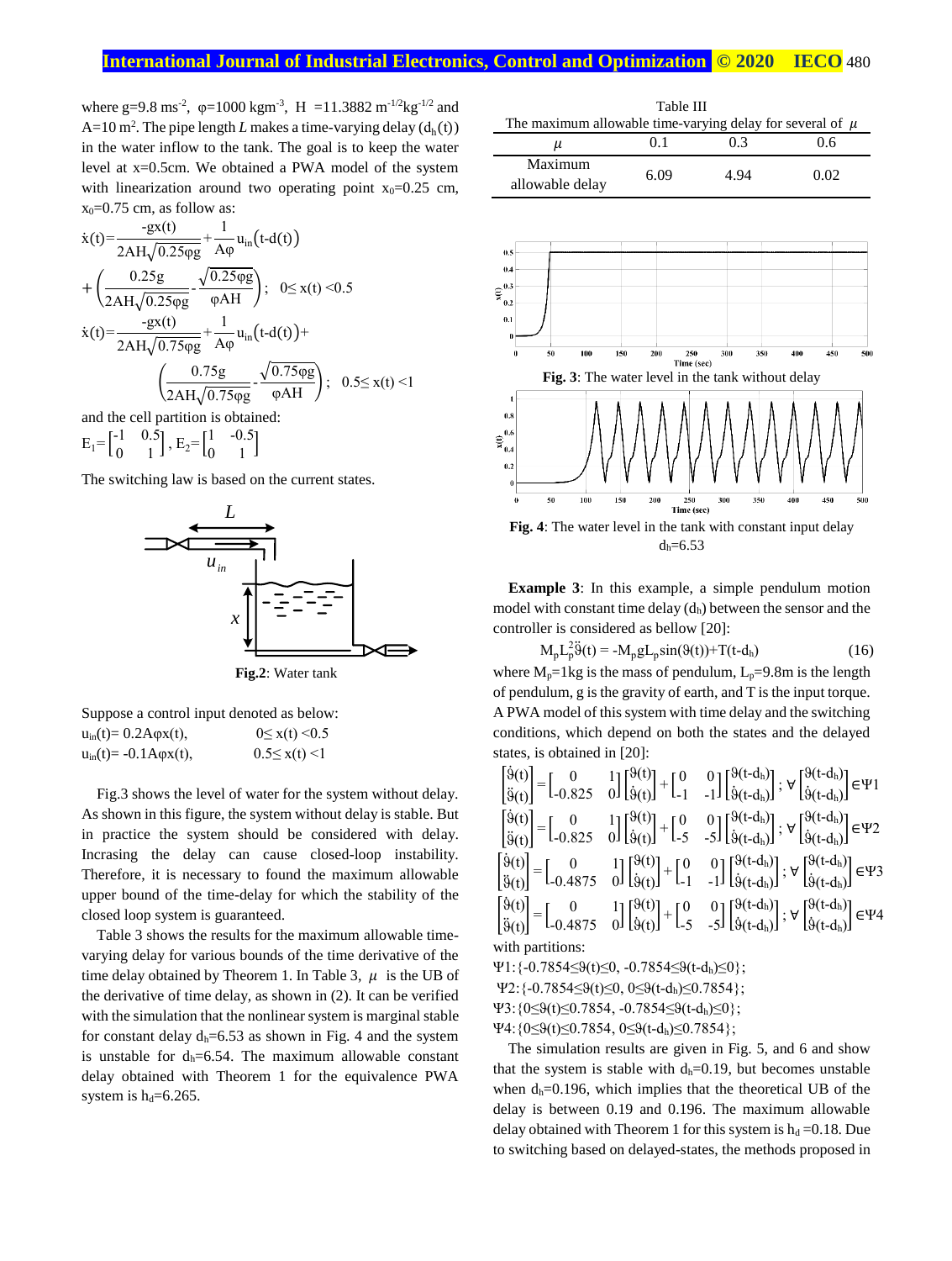[17-19] cannot deal with this example and the maximum upper bound that is obtained in [20], is  $h_d=0.161$ . As a result, the proposed approach can achieve less conservative estimate of the UB for the delay in this system.



## **V. CONCLUSIONS**

This paper introduced novel stability conditions for the PWA-TVD system. It is considered that the system switches are based on both the states and the delayed states. The stability criteria for the PWA-TVD system have been established in terms of LMIs. By choosing the improved L-K-F and using new inequality for the estimation of its derivative, the derived results are less complex and conservative. Future research can focus on several extensions such as stability condition for uncertain PWA systems, the use of different Lyapunov functional to obtain less conservative results, and the use of the presented theorem to stabilize PWA systems with time delay and uncertainty.

#### **APPENDIX**

The following algorithm is used to find the maximum allowable upper bound for delay:

**Step1**: Select the positive constants  $h_d$  and  $\mu$ .

**Step2**: Solve LMIs (8)-(13) and then check the feasibility of LMIs for  $\forall d_h(t) \in \{0, h_d\}$ ,  $\dot{d}_h(t) \in \{\mu, \mu\}$ .

**Step3**: If LMIs will be feasible, increase  $h_d$ , and then solve LMIs (8)-(13) again (step2), else if LMIs will be infeasible, exit the algorithm.

### **REFERENCES**

[1] M. S. Branicky, "Studies in hybrid systems: Modeling, analysis, and control," Sc.D. dissertation, Dept. of Electrical Engineering and Computer Science, MIT, Cambridge, MA, June 1995.

- [2] J. P. Richard, "Time-delay systems: An overview of some recent advances and open problems," *Automatica*, vol. 39, no. 10, pp. 1667–1694, 2003.
- [3] H. Ye, A. N. Michel, and L. Hou, "Stability theory for hybrid dynamical systems," *in Proc. IEEE Decision and Control Conference,* New Orleans, LA, Dec. 1995.
- [4] M. Johansson and A. Rantzer, "*Computation of piecewise quadratic Lyapunov functions for hybrid systems*," Dept. Automatic Control, Lund Institute of Technology, Tech Rep. TFRT-7549, June 1996.
- [5] M. S. Branicky, "Multiple lyapunov functions and other analysis tools for switched and hybrid systems," *IEEE Transaction on Automatic Control*, vol. 43, no. 4, pp. 475– 482, April 1998.
- [6] A. Hassibi, and S. Boyd, "Quadratic stabilization and control of piecewise-linear systems," *Proceedings of the American Control Conference, Philadelphia,* PA, vol. 6, pp. 3659– 3664, June 1998.
- [7] A. Bemporad, G. Ferrari-Trecate, and M. Morari, "Observability and controllability of piecewise affine and hybrid systems," *IEEE Transaction on Automatic Control*, vol. 45, no. 10, pp. 1864–1876, Oct. 2000.
- [8] K. Gu, V. L. Kharitonov, and J. Chen, "Stability of Time-Delay Systems, " *Springer Science & Business Media*, 2003.
- [9] H. B. Zeng, Y. He, M. Wu, and S. P. Xiao, "Less conservative results on stability for linear systems with a time-varying delay," *Optimal control, application and Method*., vol. 34, no. 6, pp. 670–679, 2013.
- [10] W. kwon, B. Koo, and S. M. Lee, "Novel Lyapunov– Krasovskii functional with delay-dependent matrix for stability of time-varying delay systems", *Applied Mathematics and Computation,* vol. 320, pp.149-157, 2018.
- [11] F. Long, L. Jiang, Y. He, and M. Wu, "Stability analysis of systems with time-varying delay via novel augmented Lyapunov–Krasovskii functionals and an improved integral inequality", *Applied Mathematics and Computation*, vol. 357, pp.325-337, 2019.
- [12] T. H. Lee, and J. H. Park, "Improved stability conditions of time-varying delay systems based on new Lyapunov functionals", *Journal of the Franklin Institute*, vol. 355, no.3, pp.1176-1191, 2018.
- [13] A. Seuret and F. Gouaisbaut, "Wirtinger-based integral inequality: Application to time-delay systems," *Automatica*, vol. 49, no. 9, pp. 2860–2866, 2013.
- [14] H. Zeng, Y. He, M. Wu, and J. She, "Free-Matrix-Based integral inequality for stability analysis of systems with timevarying delay," *IEEE Transaction on Automatic Control*, vol. 60, no. 10, pp. 2768–2772, 2015.
- [15] R. Datta, R. Dey, B. Bhattacharya, R. Saravanakumar, and C. K. Ahn, "New double integral inequality with application to stability analysis for linear retarded systems", *IET Control Theory & Applications*, vol. 13, no. 10, pp.1514-1524,2019.
- [16] R. Zhang, D. Zeng, J. H. Park, S. Zhong, Y. Liu, and X. Zhou, "New approaches to stability analysis for time-varying delay systems", *Journal of the Franklin Institute*, vol. 356, no.7, pp. 4174-4189, 2019.
- [17] V. Kulkarni, M. Jun, and J. Hespanha, "Piecewise quadratic Lyapunov functions for piecewise affine time-delay systems," *Proceedings of the American Control Conference*, vol. 5, no.30, pp. 3885- 3889, 2004.
- [18] K. Moezzi, L. Rodrigues, and A. G Aghdam, "Stability of Uncertain Piecewise Affine Systems with Time Delay: